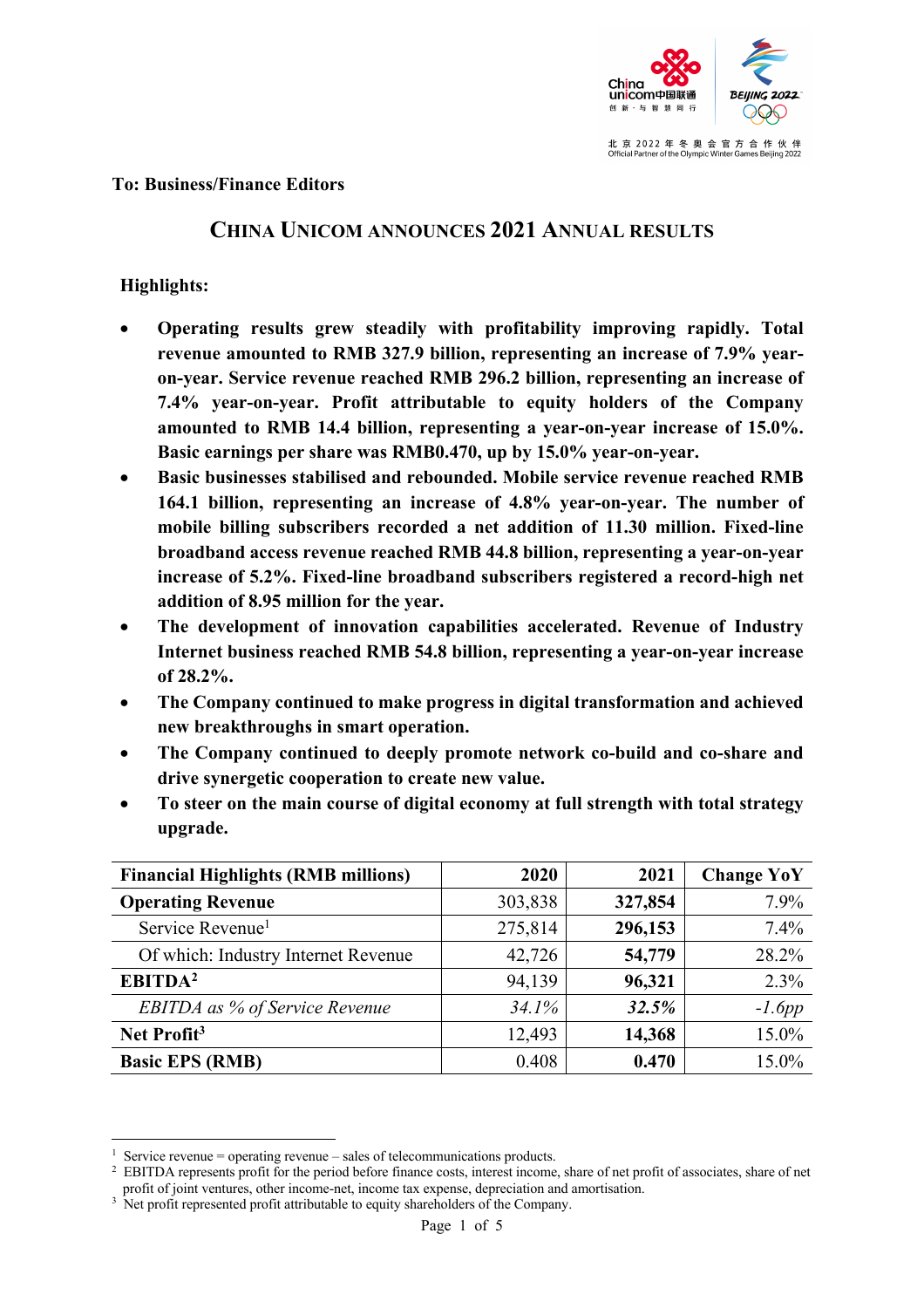

北 京 2022 年 冬 奥 会 官 方 合 作 伙 伴 Official Partner of the Olympic Winter Games Beijing 2022

**Hong Kong, 11 March 2022 – China Unicom (Hong Kong) Limited and its subsidiaries ("China Unicom" or "the Company" and "the Group") (HKEx: 0762)** is pleased to announce today its 2021 annual results.

In 2021, the Company rode on the trend of socio-economic digital transformation. With the upgraded corporate strategy of "Strengthen and Solidify, Preserve and Innovate, Integrate and Open" and its new positioning as "the national team in the operation and service of digital information infrastructure, the key force in the establishment of Cyber Superpower, Digital China and Smart Society, and the frontline troop in the integration and innovation of digital technologies", the Company focuses on five main responsibilities and main businesses, namely "Big Connectivity, Big Computing, Big Data, Big Application, and Big Security", steering on the main course of digital economy at full strength.

In 2021, the Company's operating results grew steadily with profitability improving rapidly. Total revenue amounted to RMB 327.9 billion, representing an increase of 7.9% year-on-year. Service revenue reached RMB 296.2 billion, representing an increase of 7.4% year-on-year. Profit attributable to equity holders of the Company amounted to RMB 14.4 billion, representing a year-on-year increase of 15.0%. EBITDA reached RMB 96.3 billion, representing a year-on-year increase of 2.3%. The Company actively practiced green and lowcarbon development and achieved remarkable results in network co-build co-share. In 2021, the capital expenditure was RMB 69.0 billion, reflecting better investment efficiency. Free cash flow4 continued to be strong during the year, reaching RMB 41.7 billion. The Company further consolidated its financial strength.

The Company attaches great importance to shareholders' returns. After due consideration of the Company's sound business development and strong free cash flow, the Board proposed a final dividend for the year of RMB 0.096 per share. Together with the interim dividend of RMB 0.120 per share already distributed, the total dividend for the year amounted to RMB 0.216 per share, representing a year-on-year increase of 31.7%.

Mr. Liu Liehong, Chairman and CEO of China Unicom said, "The Company's business momentum steadily improved, achieving breakthroughs in economies of scale and steady progress in key businesses. The Company enhanced its innovation capability, stimulated vitality through reform and significantly improved operational efficiency, reaching a new level of high-quality development. Looking ahead, China Unicom will continue to fully implement new development philosophies, contribute to the establishment of a new development landscape and promote high-quality development. With the goal of establishing 'Cyber Superpower, Digital China, and Smart Society' and adhering to the Company's ' $1 + 8 + 2$ ' strategic planning, the Company will focus on its five main responsibilities and main businesses, stabilise growth, optimise network, deepen reform, enhance capabilities, strengthen

<sup>&</sup>lt;sup>4</sup> Free cash flow represents operating cash flow less capital expenditure. However, it is a non-GAAP financial measure which does not have a standardised meaning and therefore may not be comparable to similar measures presented by other companies.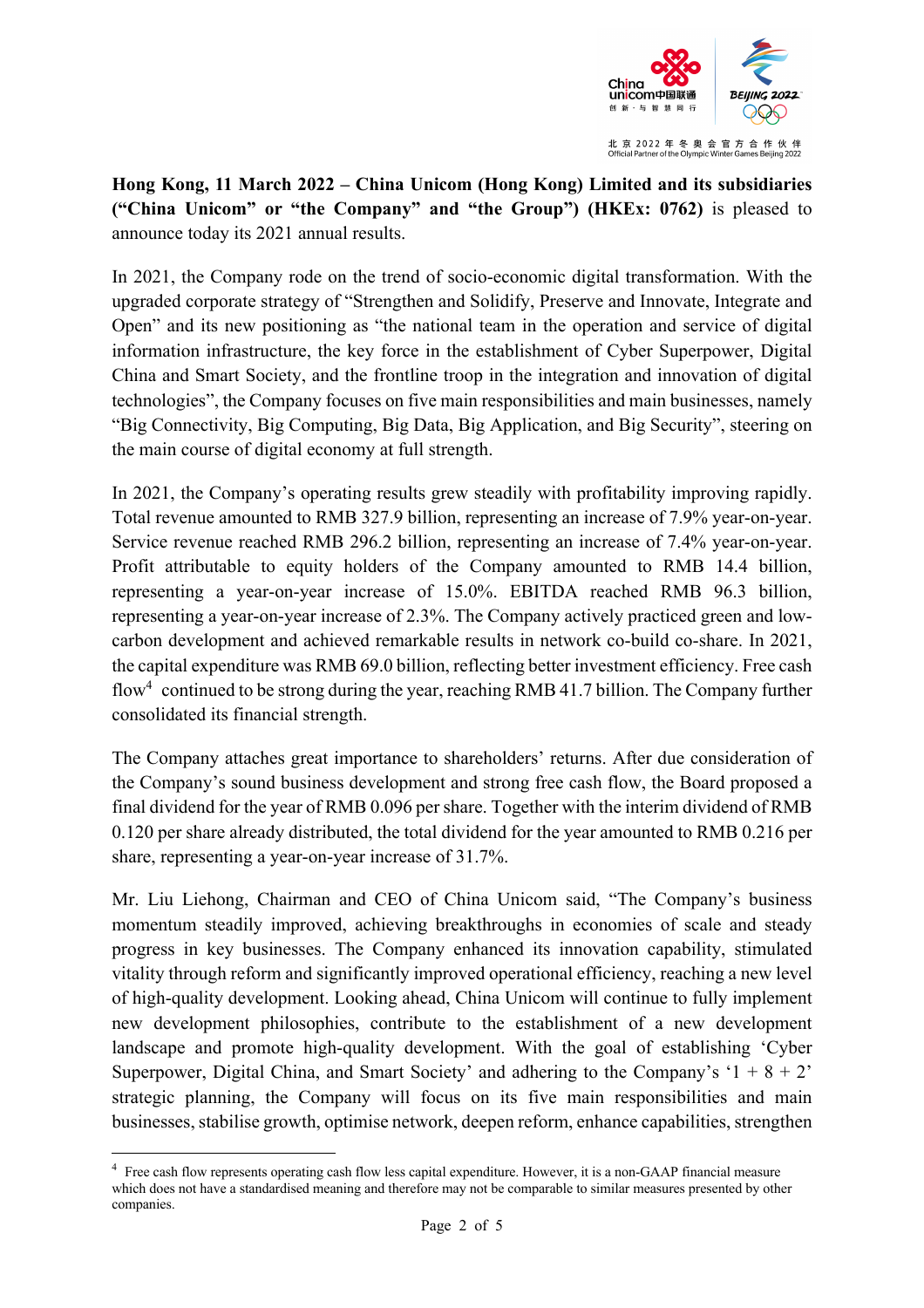

synergy and prevent risks, in order to create greater value for shareholders, customers and society."

# **Quality-first scale development took mobile business to a new level**

In line with increasingly digital, online and integrated 5G consumption, the Company continued to deepen the 5G-driven growth of mobile business value and scale. It insisted on refined operation, deepened precise customer segmentation and accelerated the 5G upgrade of existing users, especially medium and high-end users. It continuously optimised its distribution channels leading to a more robust new channel system with online and offline integration. China Unicom APP was fully revamped and it pioneered "full-range services with a single click", with monthly active users exceeding 120 million. A new OMO channel system has been basically established. The Company accelerated the innovation and upgrade of basic business products. It adopted a "platform + network +  $X$ " basic innovative product strategy and strengthened cooperation on content and privileges. Video Ringtones and Communication Assistant had over 10 million users. In 2021, mobile service revenue reached RMB 164.1 billion, representing an increase of 4.8% year-on-year. The number of mobile billing subscribers recorded a net addition of 11.30 million. Customer value continued to be enhanced, with mobile ARPU reaching RMB 43.9, representing a year-on-year increase of 4.3%. 5G business growth accelerated, with the number of 5G package subscribers reaching 155 million and the penetration rate of 5G package subscribers reaching 48.9%, outperforming the industry average.

## **"Three-Gigabit" integration led faster fixed-line broadband growth**

Leveraging 5G-led "Three-Gigabit" integration, the Company promoted the development of broadband-mobile integration. The Company adopted "full network integration" strategy encompassing connectivity, platform and applications. It consolidated the foundation of broadband and mobile integration to meet scenario-based, intelligent and diversified consumption demand, systematically promoting the development of broadband and smart home businesses. In Northern China, the Company continued to strengthen its broadband service to drive mobile growth, accelerate the promotion of fibre-to-the-room (FTTR) service and enrich core smart home applications, such as videos and surveillance, driving customer value enhancement. In Southern China, the Company seized new opportunities to accelerate scale breakthrough by driving broadband development with mobile and strengthening broadband-mobile synergy. In 2021, the Company's fixed-line broadband access revenue reached RMB 44.8 billion, representing a year-on-year increase of 5.2%. Fixed-line broadband subscribers registered a record-high net addition of 8.95 million for the year, reaching a total of 95.05 million. Broadband access ARPU basically remained stable at RMB 41.3. Scale-based value management achieved remarkable results.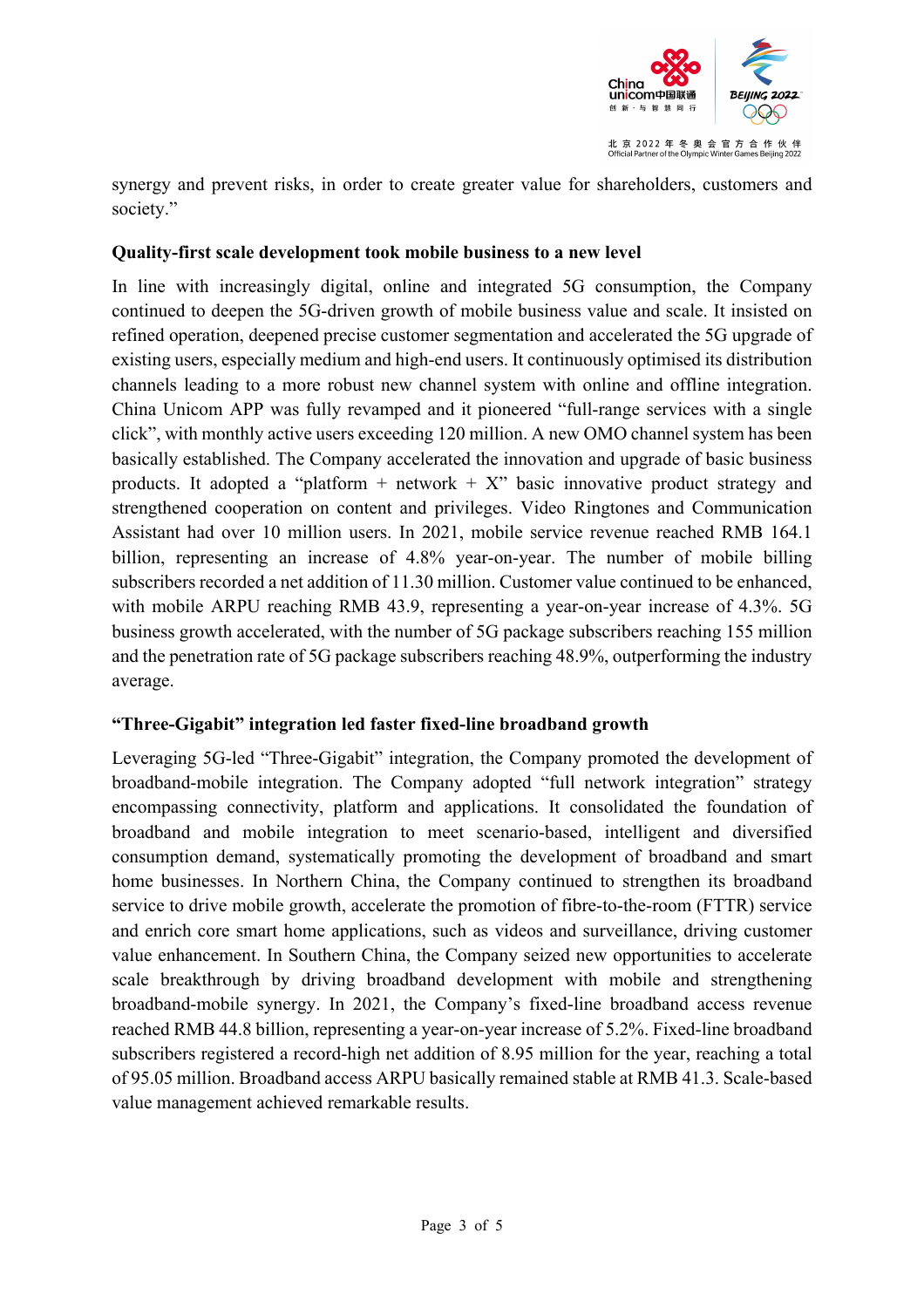

北京 2022 年 冬 奥 会 官 方 合 作 伙 伴<br>Official Partner of the Olympic Winter Games Beijing 2022

# **Strengthened internal R&D capabilities to unleash new momentum of innovative business**

The Company seized the new opportunities brought by "Eastern Data and Western Computing" and devoted itself to offering integrated computing network service encompassing "connectivity + sensing + computing + intelligence". It built a national "5 + 4 + 31 + X" advanced IDC system which was integrated across cloud, network and edge, reasonably distributed, green and centralised. "Unicom Cloud" was fully upgraded to feature cloud native and virtualised dual engines and offer seven scenario-based cloud products including sensing IoT cloud, data storage cloud, smart video cloud, etc. Integrating "Unicom Chain" and AI, the daily processing capacity of the Company's Big Data platform exceeded 200TB. The number of IoT connections continued to grow as the Company accelerated the transition to integrated IoT "connectivity + non-connectivity" applications. The Company's IoT market share continued to increase. It actively expanded its presence in the security market and its security products were ready for scale replication. It continuously developed and upgraded standardized solutions for 5G industrial Internet, smart city, healthcare, education and cultural tourism. It strengthened research and development in 5G industry integration standards, expanded the 5G application innovation alliance, and optimised the 5G ecology open platform. In 2021, the revenue of Industry Internet business reached RMB 54.8 billion, representing a year-on-year increase of 28.2% and accounting for 18.5% of the overall service revenue.

## **Industry ecology steadily improved and network co-build co-share made progress**

The Company continued to work closely with China Telecom and added 310,000 new 5G base stations. The total of 5G base stations used by the two companies reached 690,000, creating the world's largest co-built and co-shared 5G network. The scale of 4G sharing was further expanded, and the number of 4G base stations shared by the two companies reached 660,000. Through the co-build co-share of 4G/5G networks, the Company actively supported the goals of "carbon peaking and carbon neutrality". It is expected that more than 17.5 billion kWh of electricity can be saved every year while the cumulative carbon dioxide emission savings exceeded 6 million tons. In addition, the two companies have saved more than RMB 210 billion in CAPEX on a cumulative basis.

## **Fully established core capabilities to drive new breakthroughs in smart operation**

The Company adhered to innovation-driven business development and continued to make progress in digital transformation. During the year, the Company launched the "China Unicom Intelligence Brain" to achieve 100% consolidation of core business system, customer system, smart middle platform, Big Data and digital base. 10010 hotlines in 31 provinces were fully integrated and smart customer service was centralized across 31 provinces and 2 bases, serving over 400 million users. It offered personalized services that "knew customers better" with Big Data + AI. Smart service ratio reached 80%.

#### **- End –**